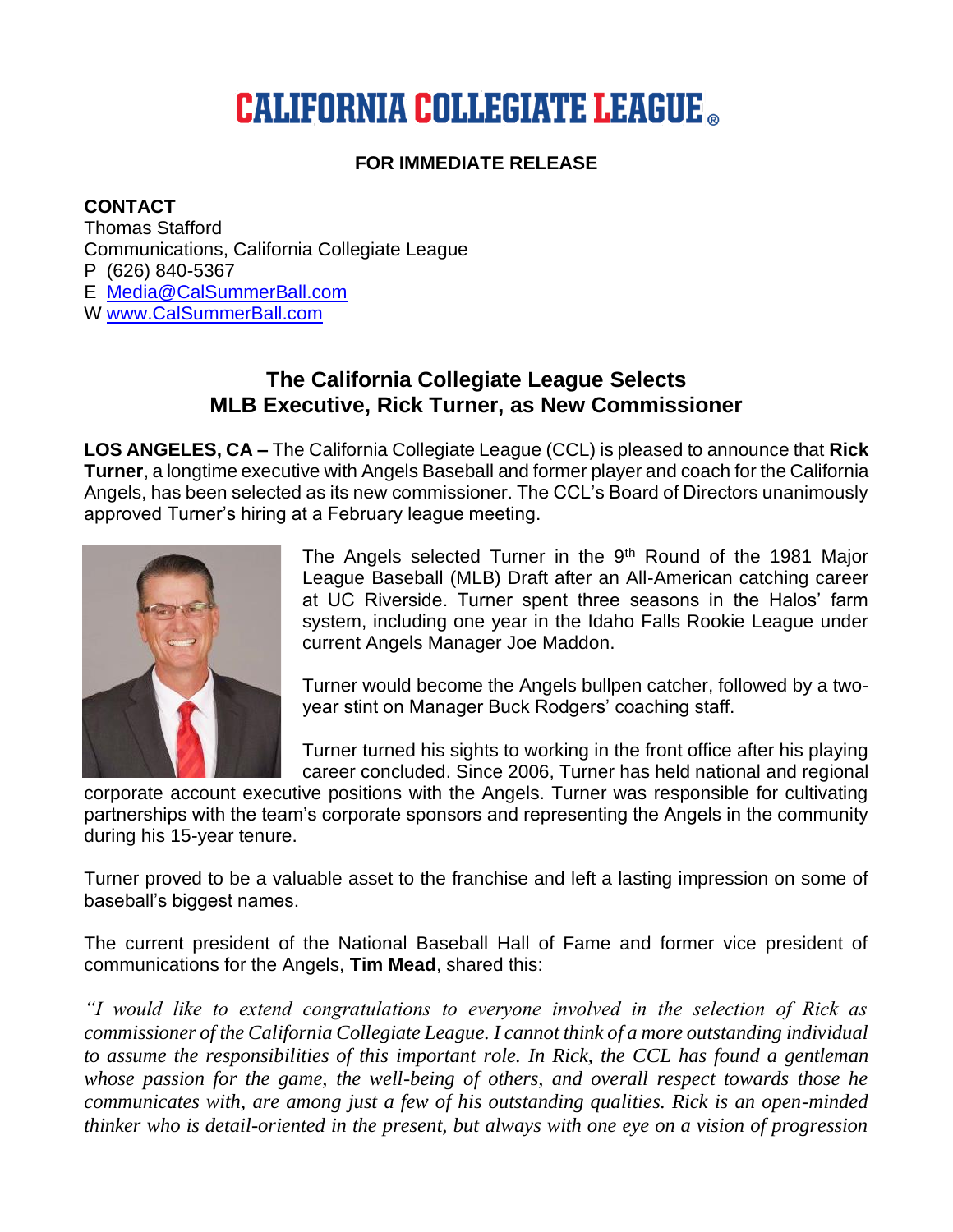*for the future. In our time together with the Angels, Rick was widely respected both inside and outside of the organization for his dedication, loyalty, business acumen, and communication skills. He is a true baseball man who has always maintained an enviable position of balance in his professional and personal life. I know how excited he is to join the CCL, and I also know many throughout the baseball community are going to be equally as excited for Rick."*

Turner will serve as the CCL's chief administrative officer and be responsible for strengthening the league's strategic partnerships. Turner will report to CCL Executive Director **Aaron Milam**:

*"The CCL is a player-centric league and our primary focus is on their experience and development. Throughout the interview and hiring process, it was apparent that this commitment was paramount to Rick. I am confident our players, teams, and business partners will all benefit from Rick joining the CCL, and I am looking forward to leading this organization with him."*

**Mike Scioscia**, a three-time World Series Champion and head of the CCL's Conejo Oaks, had this to say about Turner:

*"We are very excited about the addition of Rick Turner to our CCL family. Our league has grown to be one of the best summer leagues in the country. Rick's passion for baseball and his vast experience will help bring our league to an even higher level."*

**Bill Pintard** is a former Angels scout, current Yankees scout, and longtime head of the CCL's nationally-ranked Santa Barbara Foresters:

*"We are thrilled with the CCL's choice of Rick Turner as the new commissioner of our league. His wealth of knowledge of our great game is unparalleled. His experiences as a professional player and as a member of the front office gives him a perspective that few have. This, coupled with his work ethic and communication skills, makes him an ideal choice. I, along with other league members, certainly look forward to working with him."*

**Darrell Miller** is a former MLB player and current vice president for youth and facility development for the Office of the Commissioner:

*"I have known Rick Turner for more than 40 years. I am particularly excited to welcome Rick as the new commissioner of the California Collegiate League. Rick and I played professional baseball with the California Angels in the 1980's and worked closely together when Rick was hired to be an MLB coach in the 1990's. His ability to transition from a professional baseball player to MLB coach to a front office executive is a testament to his versatility. He values relationships and possesses a deep respect for the game of baseball. Rick's leadership skills will be valuable to the CCL and to the players we serve."*

The CCL conducted a national search for the commissioner position that yielded nearly 100 applicants. A six-member committee reduced the candidate pool to four finalists. **Turner** was selected after multiple rounds of interviews.

*"I am honored and excited to join the prestigious CCL. I am proudly following in the footsteps of dedicated individuals committed to providing opportunities for college players to hone, enhance,*